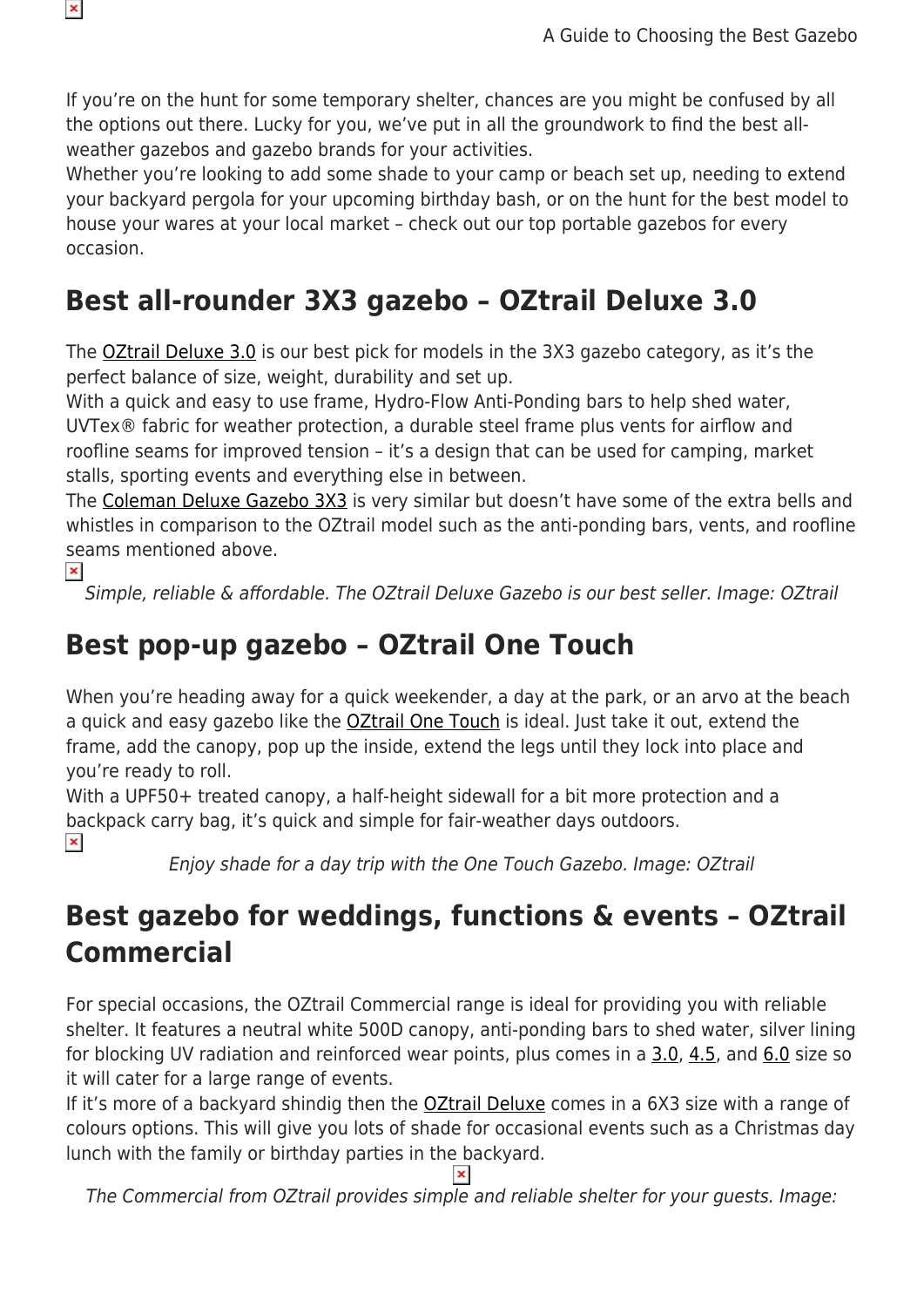#### OZtrail

## **Best beach gazebo – Zempire Aerobase**

On clear days when the beach is calling your name, provide yourself with the shade you need to stay protected while you enjoy the sunshine with an Aerobase Shelter from Zempire. This design is the best beach gazebo as it has a streamlined design and frame which will flex with the wind as against the boxy steel frame of traditional gazebos. It comes in a [3.5X3.5m](https://www.snowys.com.au/aerobase-shelter) size, a [4.2X4.2m](https://www.snowys.com.au/aerobase-4-shelter) size and an up-specced [Pro version](https://www.snowys.com.au/aerobase-3-pro-shelter-wall) so there's something to suit every kind of outdoor setup.

There are other accessories available for this model such as [walls and groundsheets](https://www.snowys.com.au/gazebos#?pagenumber=1&pageSize=48&orderBy=20&specIds=&brands=34&type=&colourSize=&priceRange=) and even [links](https://www.snowys.com.au/aerobase-pro-links) to connect it to tents so that you can get the most out of your set up.  $\pmb{\times}$ 

The Aerobase will flex better with the breeze at the beach. Image: Zempire

## **Best gazebo for market stalls – OZtrail Commercial/Deluxe 3.0**

The [Deluxe 3.0](https://www.snowys.com.au/deluxe-gazebo-blue) from OZtrail is again the most popular option as it's quick to pop up and pack down, affordable and most importantly, very reliable.

But if your budget allows for it then the [Commercial](https://www.snowys.com.au/deluxe-commercial-30-gazebo-with-hydro-flow) range features heavier frames and fabrics so when you compare the cost per use it will last you much longer. This range also has a white canopy making it easier for printing your own branding if you wish.

A gazebo with a print-ready canopy is perfect for your events. Image: OZtrail

# **Best compact gazebo – OZtrail Fiesta**

If space and weight are a premium, the OZtrail Fiesta is our recommendation when it comes to portable outdoor shelter. It comes in a  $2.4$ ,  $3.0$ , and a more spacious  $4.8$  size so you'll be all set for shade even for a compact campsite or smaller vehicle.

The frame is not as sturdy as its counterparts but it's made from a coated steel, and has a UV treated canopy, roof vents and reinforced points for quality, so it still offers loads of shade at a much smaller packed size.

Just make sure you peg it down properly using all the guy ropes and it is best to only use it in fair weather conditions.

 $\pmb{\times}$ 

 $\pmb{\times}$ 

If you've got a smaller car or less space when outdoors, try the OZtrail Fiesta. Image: OZtrail

#### **Best Gazebo for camping – Coleman Event 14**

Our pick when it comes to the best camping gazebo is the Coleman Event 14. Spacious, sturdy and extremely reliable – the [Coleman Event 14 Deluxe](https://www.snowys.com.au/event-14-deluxe-sun-shelter-sunwall) is the perfect option for campers who need a versatile sheltered undercover space.

With a UPF 50+ rated canopy, water protection and a huge internal height, the Event 14 has